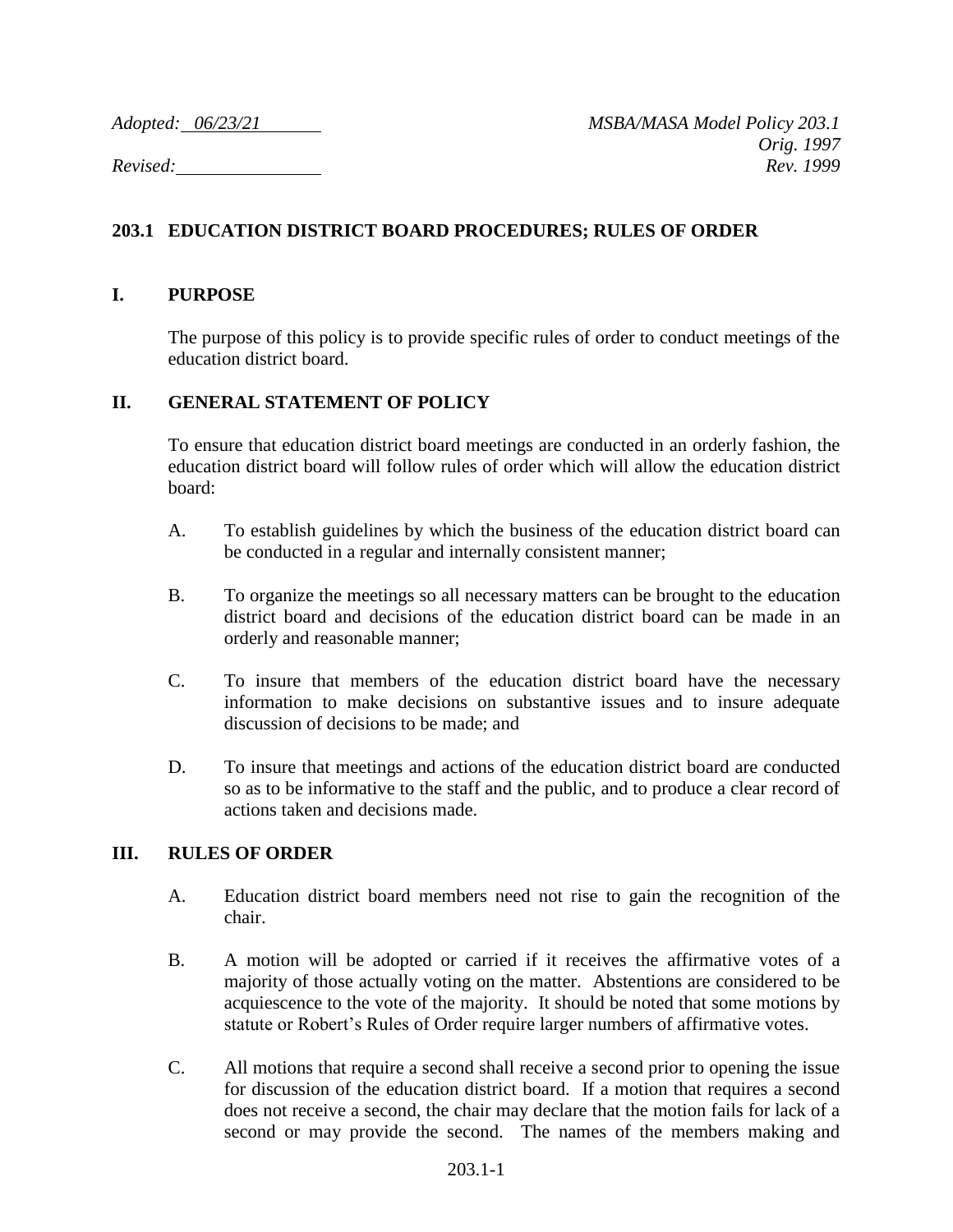seconding a motion shall be recorded in the minutes.

- D. The chair shall decide the order in which education district board members will be recognized to address an issue. An attempt should be made to alternate between pro and con positions if appropriate to the discussion. A member shall only speak to an issue after the member is recognized by the chair.
- E. The chair shall rule on all questions relating to motions and points of order brought before the education district board.
- F. A ruling by the chair is subject to appeal to the full education district board pursuant to Robert's Rules of Order.
- G. The education district board shall have authority to recognize any member of the audience regarding a request to be heard at the education district board meeting. Members of the public who wish to be heard shall follow education district board procedures.
- H. The chair has the authority to declare a recess at any time for the purpose of restoring decorum to the meeting or for any other necessary purpose.
- I. The chair shall repeat a motion or the substance of a motion prior to the vote. The chair shall call for an affirmative and a negative vote on all motions.
- J. The order in which names will be called for roll call votes will be determined by the education district board.
- K. The chair has the same right and responsibility as each education district board member to vote on all issues.
- L. The chair shall announce the result of each vote. The vote of each member, including abstentions, shall be recorded in the minutes. If the vote is unanimous, it may be reflected as unanimous in the minutes if the minutes also reflect the members present.
- M. A majority of the voting members of the education district board constitute a quorum. The absence of a quorum may be raised by the chair or any member. Generally any action taken in the absence of a quorum is null and void. The only legal actions the education district board may take in the absence of a quorum are to fix the time at which to adjourn, to adjourn, to recess or to take measures to obtain a quorum.

| <b>Legal References:</b> | Minn. Stat. § 13D.01, Subd. 4 (Open Meeting Law)            |
|--------------------------|-------------------------------------------------------------|
|                          | Minn. Stat. § 122A.40 (Employment Contracts, Termination)   |
|                          | Minn. Stat. § 123B.09, Subds. 6 and 7 (School Board Powers) |